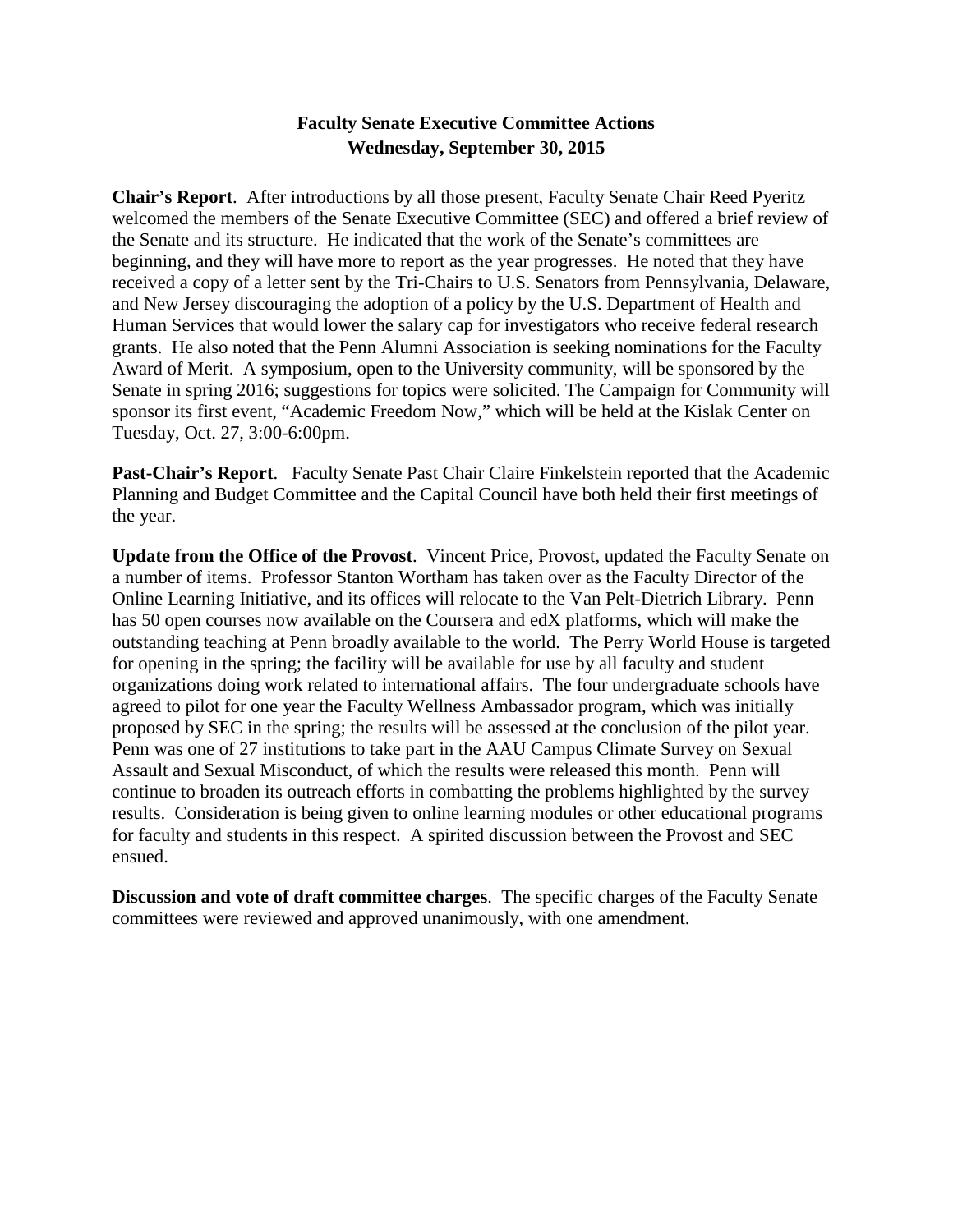## **Faculty Senate Executive Committee Actions Wednesday, October 21, 2015**

**Chair's Report**. Faculty Senate Chair Reed Pyeritz noted that the Senate Committee on the Economic Status of the Faculty (SCESF) is in the drafting stage of its report, which will be published in early 2016. Due to time constraints, he announced that a more detailed report of the activities of the Senate committees will be deferred to the next meeting.

**Past-Chair's Report**. Faculty Senate Past Chair Claire Finkelstein reported that the Academic Planning and Budget Committee and the Capital Council have both held their second meetings of the year. She gave an update on the Campaign for Community, informing SEC members that applications for branding and funding of up to \$1,500.00 are currently being accepted. She reminded the SEC of the "Academic Freedom Now" symposium, co-sponsored by the Faculty Senate and the Campaign for Community, which will take place on October 27, 3:00-6:00pm, in the Kislak Center  $(6^{th}$  Floor, Van Pelt-Dietrich Library).

**Athletics and Recreation at Penn**. M. Grace Calhoun, Director of Recreation and Intercollegiate Athletics, gave SEC an overview of athletics and recreation at Penn. She reported that Penn Athletics is a broad-based division covering wellness programming for all students, ranging from intercollegiate teams to club teams, intramural teams, scheduled classes and programs, and drop-ins. She reported that a Divisional task force was convened last fall that established standards for team discipline, including the use of alcohol and drugs. An updated anti-hazing policy was endorsed in September 2015, which has included coach and studentathlete education programs and written annual commitments to the policy by each studentathlete. An ongoing sexual misconduct prevention program is also in place. She reported that all Ivy League schools use an "academic index" in their admissions processes, which takes into account the student's secondary GPA and standardized test scores to ensure that the prospective student has the potential for academic success at the institution. This policy is managed collectively by the eight Ivy League presidents.

**Imminent Threats of Campus Violence**. Maureen Rush, Vice President for Public Safety, reported on the campus-wide alert of potential violence on October 5, 2015. She reported that a notice was sent to the Penn community with information regarding the alleged threat, which was based on a post to a popular website, and that significant additional security measures were taken to ensure the safety of the community. She added that the posting was later determined to be a hoax. Vice President Rush discussed the effectiveness of the University's new HELP Line, and encouraged SEC members to remind their constituencies of its 24/7 availability by calling (215) 898-HELP.

**2015 Senate Nominating Committee**. Pursuant to the Faculty Senate Rules, the members of SEC were asked to submit a nomination of a member of the Standing Faculty to the Nominating Committee.

**Update from the Office of Investments**. Peter Ammon, Chief Investment Officer, discussed the work of the Office of Investments and described the process his office uses to manage the Associated Investments Fund (AIF), a pooled investment vehicle in which the vast majority of Penn's endowment is invested. Individual endowments and trusts at Penn hold shares or units of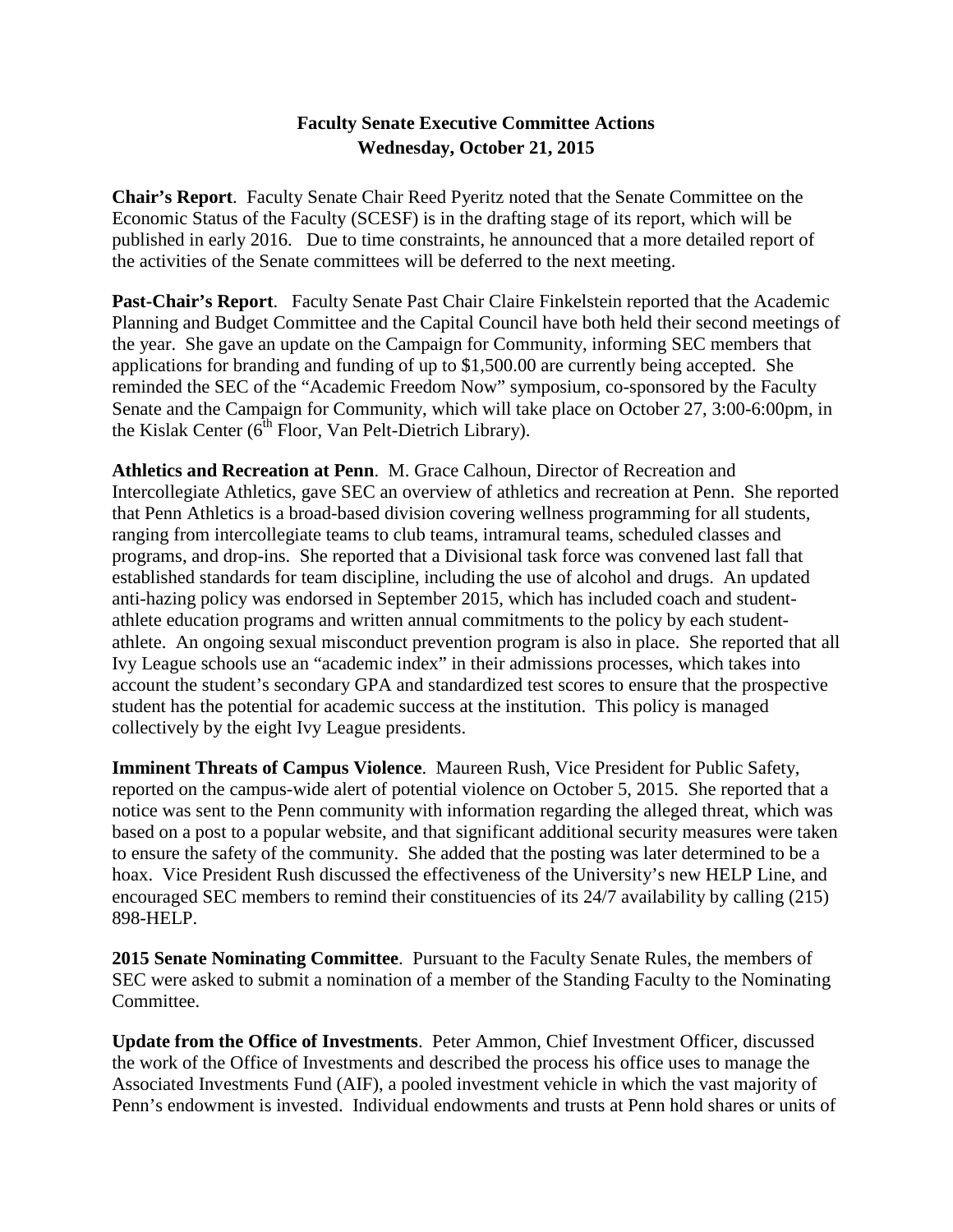the AIF, whose purpose is to provide stability and perpetual support for Penn's mission and programs.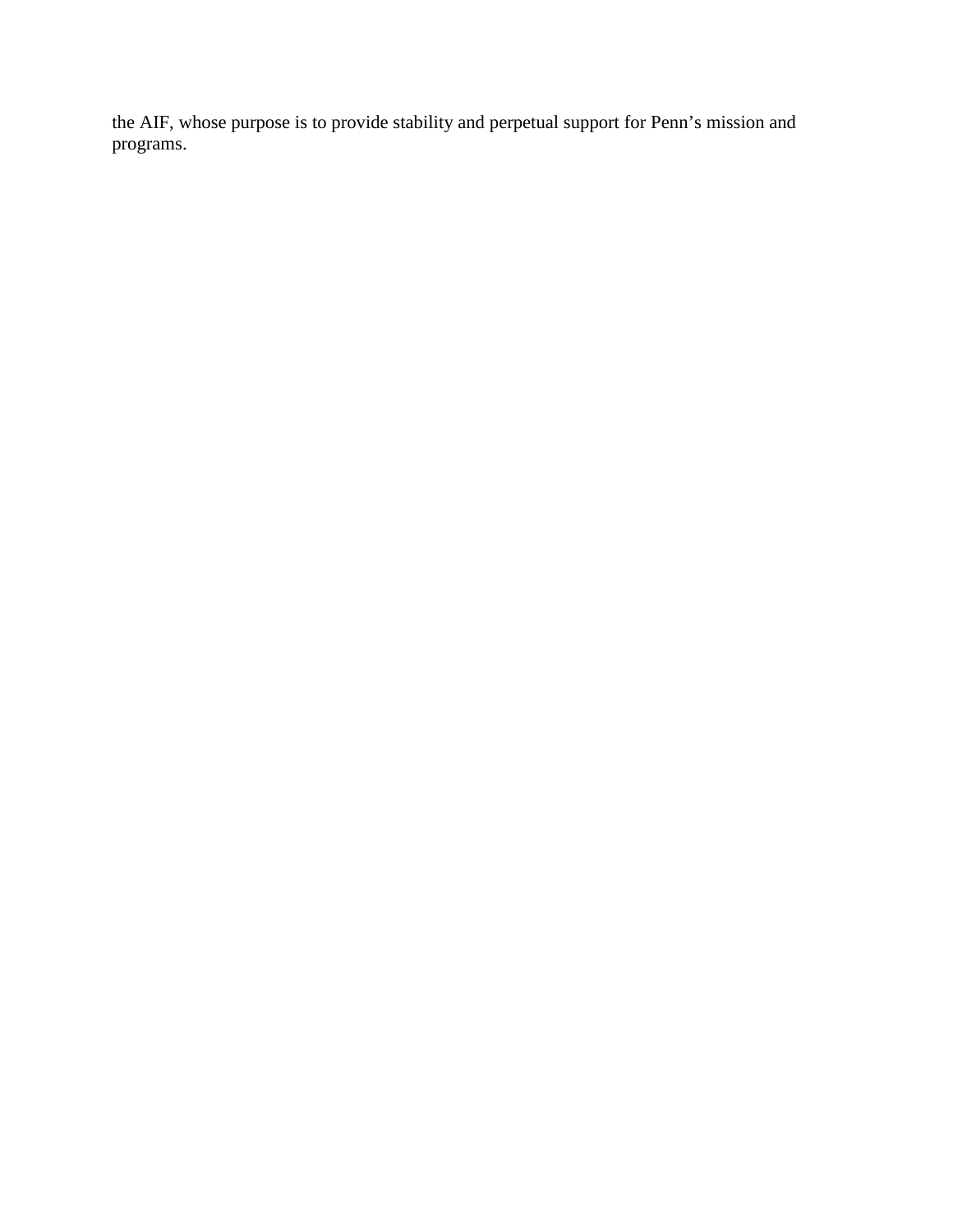## **Faculty Senate Executive Committee Actions Wednesday, November 18, 2015**

**Chair's Report**. Faculty Senate Chair Reed Pyeritz reported that the Co-Chairs of the Senate Committee on the Economic Status of Faculty will present its findings at its December meeting. Dr. Pyeritz also informed SEC the 2016 Faculty Senate symposium will be held on the afternoon of April 6, 2016. It will be open to the whole university community, and special guests and location will be announced at a later date. Though a number of thoughtful and engaging topics were submitted by SEC members and considered, the chosen topic will examine the role that faculty will play in the evolution of higher education over the next several years.

**Past-Chair's Report**. Faculty Senate Past Chair Claire Finkelstein reported that the Academic Planning and Budget Committee held its third meeting and the Capital Council has its next meeting on November 19. She gave an update on the Campaign for Community, informing SEC members that it has distributed more than \$6,000 in grant funding to-date. The spring grant cycle will open on December 1 and continue through March 15, 2016. Campaign for Community events, past and present, can be found at the [event calendar on its website.](https://provost.upenn.edu/initiatives/campaign/calendar) Dr. Finkelstein also gave an update on the Senate Tri-Chairs' recent conversations with university officials on the topic of faculty members as "responsible" reporters of incidents of sexual violence under Federal law; she noted that Wendy White, Senior Vice President and General Counsel, will visit SEC at its December meeting to discuss this topic.

**Update from the Office of the President**. President Amy Gutmann provided SEC with an update on the Penn Compact 2020, the University's current strategic plan. Its goals are inclusion (including student financial aid, faculty diversity and excellence, and innovative open learning), innovation (including endowed university-wide professorships, centers of multidisciplinary excellence, and the Pennovation Center at Pennovation Works), and impact (including the "Penn Connects 2.0" campus development plan, public policy initiatives, and the Penn Wharton China Center and Perry World House). She noted that Penn's "all grant" financial aid packages have reduced the average debt by graduating students by more than 2% over the past year and that six-year graduation rates for African-American, Latino, and first generation students have all increased to 96%. Graduate student support has dramatically increased since 2004, and faculty diversity is incrementally. Penn's most recent 10-year annual fundraising average has increased to \$490.1M from the previous decade average of \$301.8M, and fundraising goals of \$1B for student financial aid and \$900M for new professorships are on tracked to be reached by 2019. President Gutmann noted concern about the steady decrease in federal research funding but that she is making an effort to engender Congressional support for increasing it. She thanked SEC members for their support of the Penn compact 2020.

**2016 Senate Nominating Committee.** SEC members voted for the members of the 2016 Senate Nominating Committee.

**Nomination of faculty members to University ad hoc committees**. SEC members were informed that a student group has developed a proposal to request the University to divest from fossil fuels. The University Council Steering Committee at its most recent meeting referred that proposal to an Ad Hoc Advisory Committee on Divestment for further study in accordance with the Guidelines and Procedures for Consideration by the Trustees of Proposals for Divestment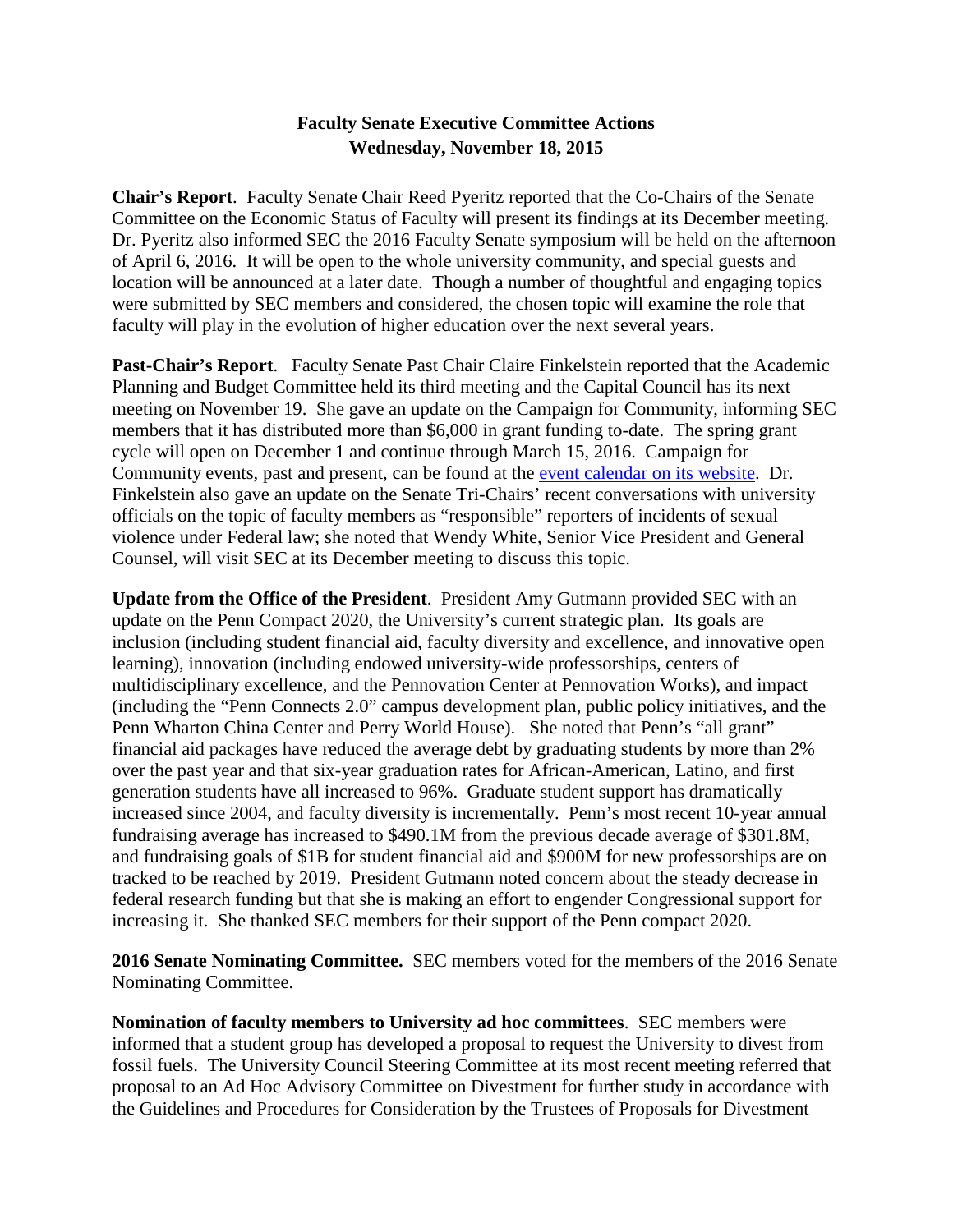from the University Endowment or Other Holdings Based Upon Social Responsibility Concerns of the Penn Community. Under these Guidelines, the Senate must aid in the creation of the Ad Hoc Committee by nominating a slate of Standing Faculty members as candidates to the Committee. SEC members were asked to submit nominations of faculty members to the Faculty Senate Office by December 4, 2015.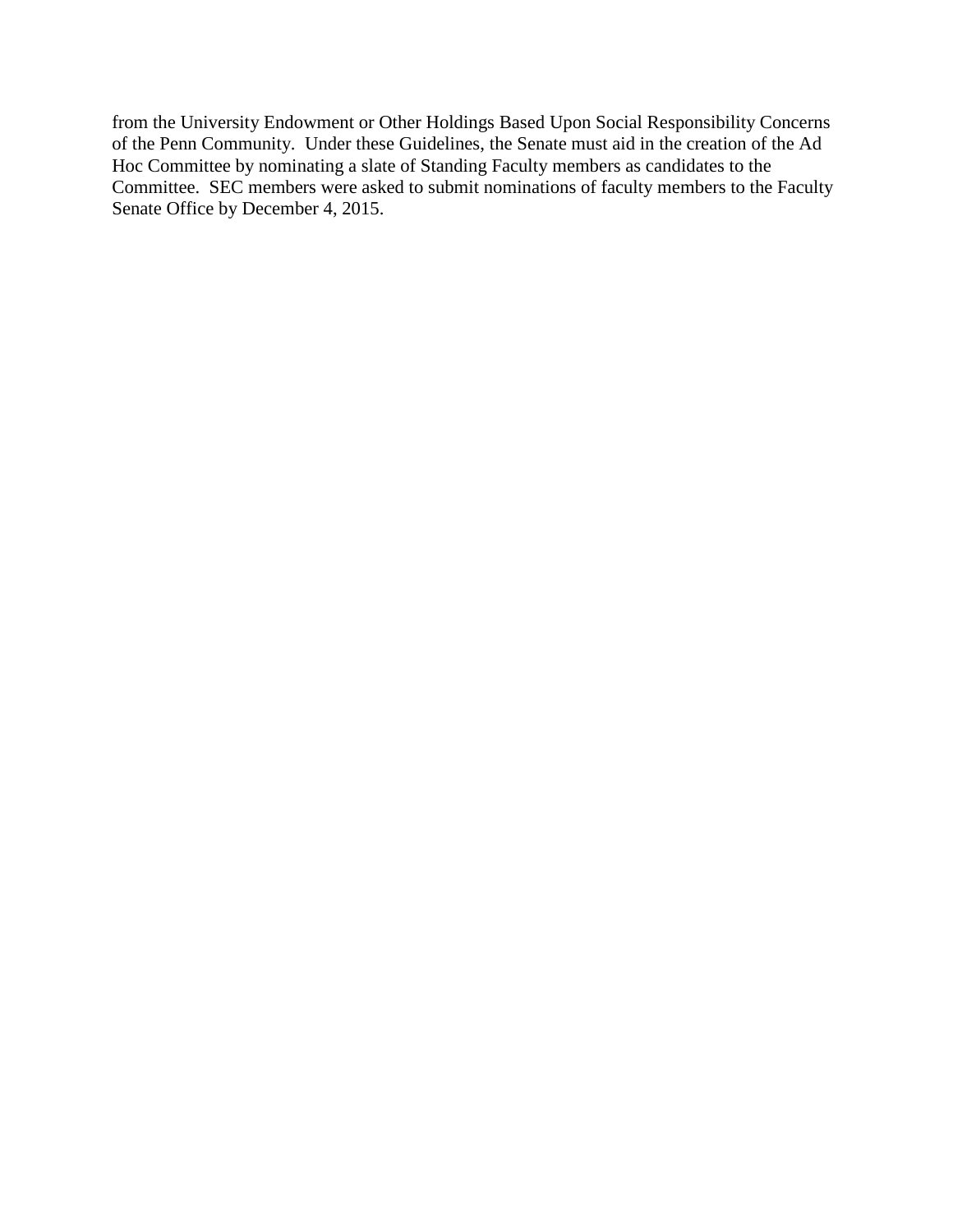#### **Faculty Senate Executive Committee Actions Wednesday, December 9, 2015**

**Chair's Report**. In the absence of Faculty Senate Chair Reed Pyeritz, the meeting was conducted by Past Chair Claire Finkelstein, acting as Chair. She reported that the Faculty Senate Symposium is scheduled for April 6, 2016, in Houston Hall's Hall of Flags. She also encouraged faculty members to use the Global Activities Registry at Penn, which makes Penn aware of the users' global travels in case of emergencies.

Faculty Senate Chair-elect Laura Perna reported on the ongoing work of the Senate Committees.

**Past-Chair's Report**. Faculty Senate Past Chair Claire Finkelstein reported that the Academic Planning and Budget Committee held its fourth meeting on December 8 and the Capital Council had its most recent meeting on November 19. She gave an update on the Campaign for Community, informing SEC members that applications for grants are being accepted now through March 15, 2016, for spring 2016 events and that the Campaign is developing a number of major events for the next year. The first major event, a conversation on race between students and faculty, will take place in late January. All members of the Penn community are invited.

**Discussion of Protocol for Sexual Assault Complaints against Faculty**. General Counsel Wendy White and Vice Provost for Faculty Anita Allen discussed the draft procedures for resolving complaints of sexual violence, relationship violence, and stalking involving faculty respondents. The procedures were developed as a parallel to the procedures involving studenton-student sexual violence and involve only minor adjustments based on the faculty status of the respondent. All complaints will be handled by the Office of the Sexual Violence. An important difference between this policy and the policy involving student respondents is that responsible judged responsible will be referred back to the individual school deans for sanctioning. Faculty members retain the right to challenge sanctions using the Just Cause process, as described in the Faculty Handbook. SEC members were asked to provide feedback on the draft, which has already been reviewed by the Council of Deans.

**Discussion of the 2015-16 Economic Status of the Faculty (SCESF) Report draft.** SCESF co-Chairs Susan Margulies and Andrea Troxel summarized the contents of the committee's 2015-16 report. Merit raise recommendations are set annually as a salary parameter by the Budget Steering Committee, with a target to be in the  $75<sup>th</sup>$  percentile of comparable peer institutions, though each school must implement its own processes individually. The target annual salary increases for FY2015 of 3% matched the median actual increases at all ranks, though some salary compression was found at the Associate Professor level. Using publically available Federal Form 990 Schedule J data, SCESF identified a gap between faculty and senior administrator rates of salary increases. SCESF also reviewed faculty retirement and tuition benefits. Though Penn makes available a contribution based on a certain percentage of base salary, faculty must "opt in" to receive this contribution, and only 75-78% of Penn faculty currently participate. Discussion was held over whether this should be changed to an "opt out" procedure. A gender gap in pay still persists at Penn, and contributing factors to this gap include fewer women in higher paid ranks, greater time in rank for women than men, and fewer women in higher paid disciplines. The final report will be published in *Almanac*, along with administrator responses, during spring 2016.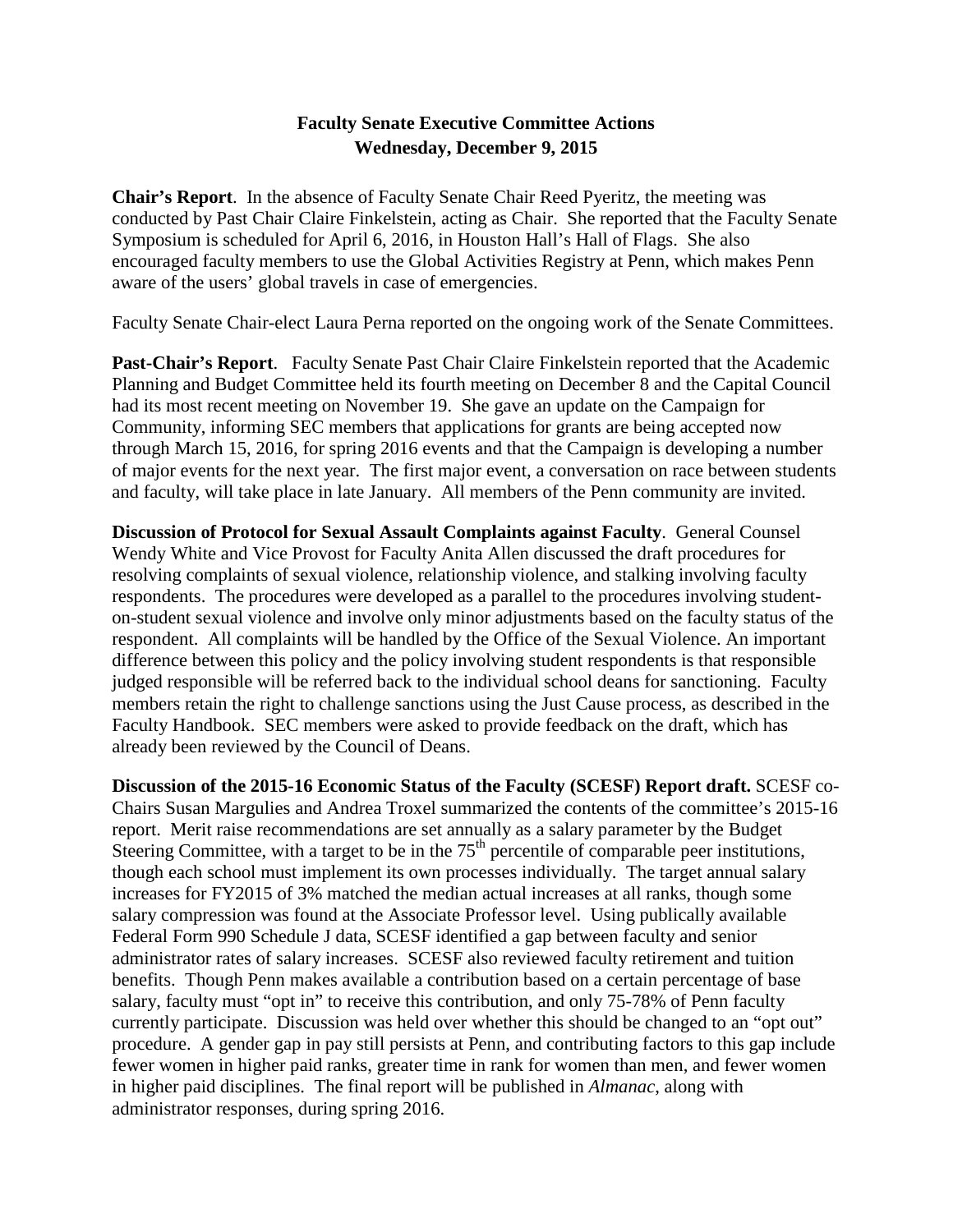**Update from the Office of the Vice Provost for Faculty.** Vice Provost for Faculty Anita Allen stated that tenure-track faculty members may use probationary period extensions for new children in home, caregiving, illness, or catastrophe in research and that these extensions should have no effect on tenure determinations. All schools are now mandating six and nine-year mandatory reviews for faculty members. A recent change was made to the Faculty Handbook to indicate that Penn faculty who are primary caregivers are entitled to take a full reduction in duties; if both caregivers are Penn faculty members, both may take the full reduction. Her office regularly reviews salary data and recommends adjustments; a new software tool facilitates identification of salary gaps based on gender and other equity concerns. She reported that the Action Plan for Faculty Diversity and Excellence has yielded positive results, including an increase in the number and percentage of minority faculty. The percentage of new hires who are underrepresented minorities and women has increased. A final report of action plan will be completed during 2016-17. The Provost launched an Advisory Arts Council to foster active-, object-, and performance-based education, and to promote the integration of knowledge among Penn's arts institutions, schools, faculties, and student groups. The Faculty Climate Survey will remain open through the holidays and all faculty members are strongly encouraged to complete the 20-minute survey (accessed through email accounts). During the spring semester, all faculty members will receive a guide via Intramural Mail that describes their obligations as Mandatory Reporters of sexual violence. The guide details how, when, to whom, and where a faculty member should report incidents of sexual violence of which they become aware. These reporting procedures are obligated by Title IX of the Education Amendments of 1972.

**Selection of Chair for the 2016 Senate Nominating Committee**. SEC members selected Harvey Rubin (PSOM/Medicine) as Chair of the 2016 Senate Nominating Committee.

**Selection of Final Slate of Nominees for Membership Consideration on the Ad Hoc Advisory Committee on Divestment**. By acclamation, SEC members adopted a slate of nine names that will be submitted to the Chair of the Trustees for consideration as members on the Ad Hoc Advisory Committee on Divestment.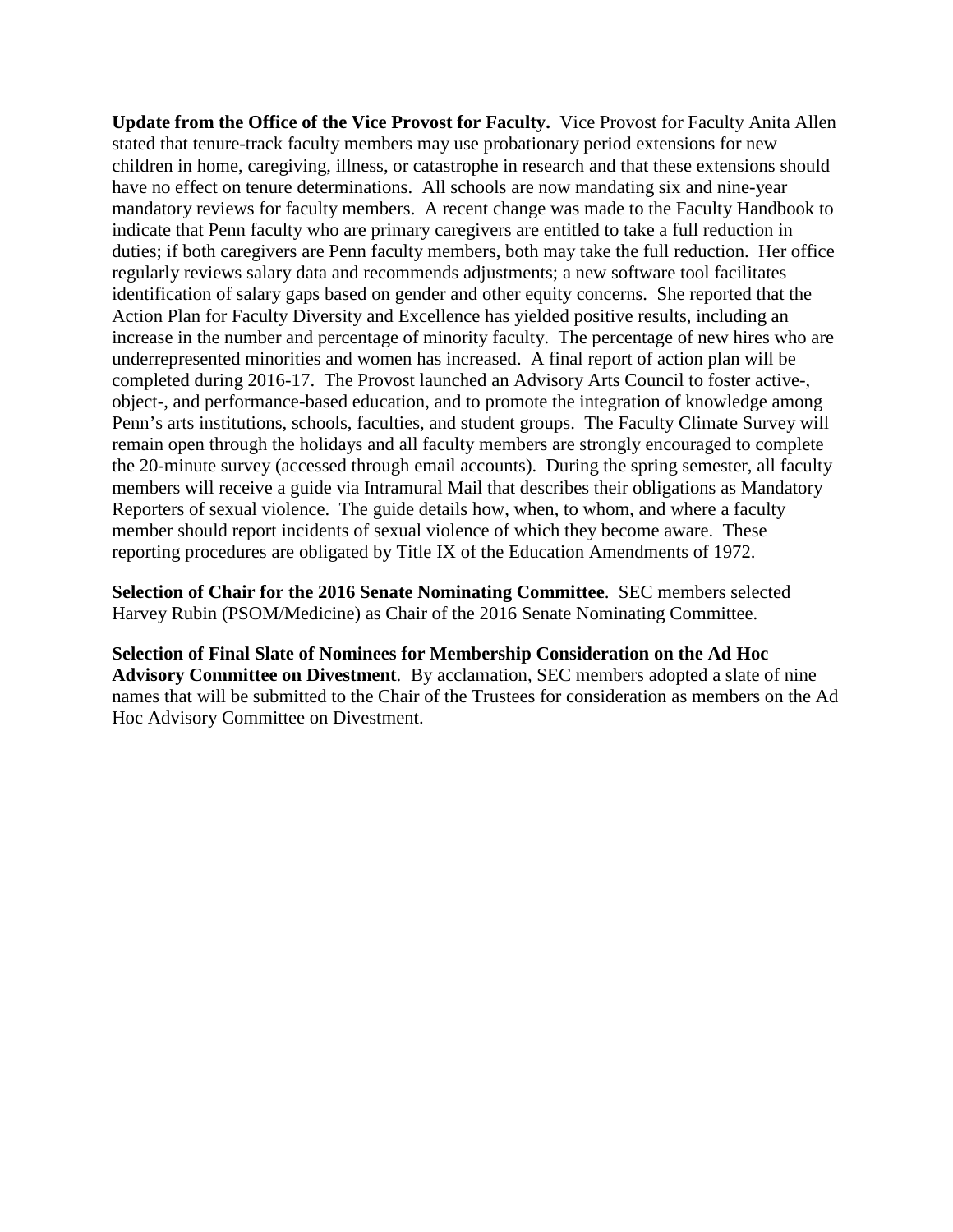#### **Faculty Senate Executive Committee Actions Wednesday, January 20, 2016**

**Chair's Report**. Faculty Senate Chair Reed Pyeritz reported that the Report of the Senate Committee on the Economic Status of Faculty (SCESF) has been submitted to the Office of the Provost and is under review. The Provost's Office is working with SCESF to identify faculty data that will be provided to next year's committee, which may include data not previously provided for SCESF's use. The Senate Committee on Faculty and the Administration (SCOA) is working to examine research administration opportunities and conflict of interest policies across schools. The Faculty Senate Symposium is scheduled for April 6, 2016, at 4pm, in Houston Hall's Hall of Flags; the topic is the role of faculty in the evolution of the research university.

**Past-Chair's Report**. Faculty Senate Past Chair Claire Finkelstein reported that the Academic Planning and Budget Committee and Capital Council have not met since the previous SEC meeting. The Campaign for community is continuing to accept applications for project grants through March 15. The Campaign for Community, along with the Faculty Senate and the Office of the Vice Provost for University Life, will convene a "Faculty/Student Conversation about Race, Respect, and Classroom Culture" on Wednesday, January 27, at 6pm, in the Law School's Fitts Auditorium. The session will be moderated by Wendell Pritchett, the Presidential Professor of Law and Education, and will feature faculty panelists Camille Charles, Shaun Harper, and Emilio Parrado, and student panelists Kwadwo Agyapong, Ramon Garcia Gomez, Leslie Jones, Samantha Miller, and Rachel Palmer.

**Update from the Office of the Provost.** Provost Vincent Price provided SEC with an update on the Action Plan for Faculty Diversity and Excellence, which is in the final stage of its five year plan. In Fall 2016, a report will be released that will describe progress on the plan's goals. The Vice Provost for Faculty is collaborating with the Provost on an ongoing three-year art and culture initiative that resonates with the core values of the Penn Compact and capitalizes on the University's resources to enhance and support opportunities for the teaching and learning of humanities at Penn. Penn Global initiatives include continued work with the Perry World House, the Wharton China Center, and globally funded research opportunities. This includes support from the Vice Provost for Research, who sponsors 22 post-doctorate fellowships – mostly in STEM fields – aimed at diversifying the professoriate.

**Discussion and vote on proposed SAS Track Changes**. The Senate Committee on Faculty and the Academic Mission (SCOF) reviewed a series of four proposed track changes in the School of Arts and Sciences. The proposals seek to: (1) create in the SAS Associated Faculty a "Practice Professor" track, which already exists in other schools; (2) create the new positions "Lecturer in Critical Writing" and "Senior Lecturer in Critical Writing" in the Academic Support Staff; (3) raise the cap on the number of "Lecturers in Foreign Languages" from 6% to 15% of the Standing Faculty and the number of "Senior Lecturers in Foreign Languages" from 3% to 8% of the Standing Faculty; and (4) raise the cap on the number of "Senior Lecturers" in the Academic Support Staff from 3% to 8% of the Standing Faculty. These proposals went through a rigorous review by SAS faculty and by the Provost prior to consideration by the Faculty Senate. SCOF met with Dean Steve Fluharty and representatives from the Critical Writing Program and from two departments who utilize Lecturers in Foreign Languages to gain their perspectives. SEC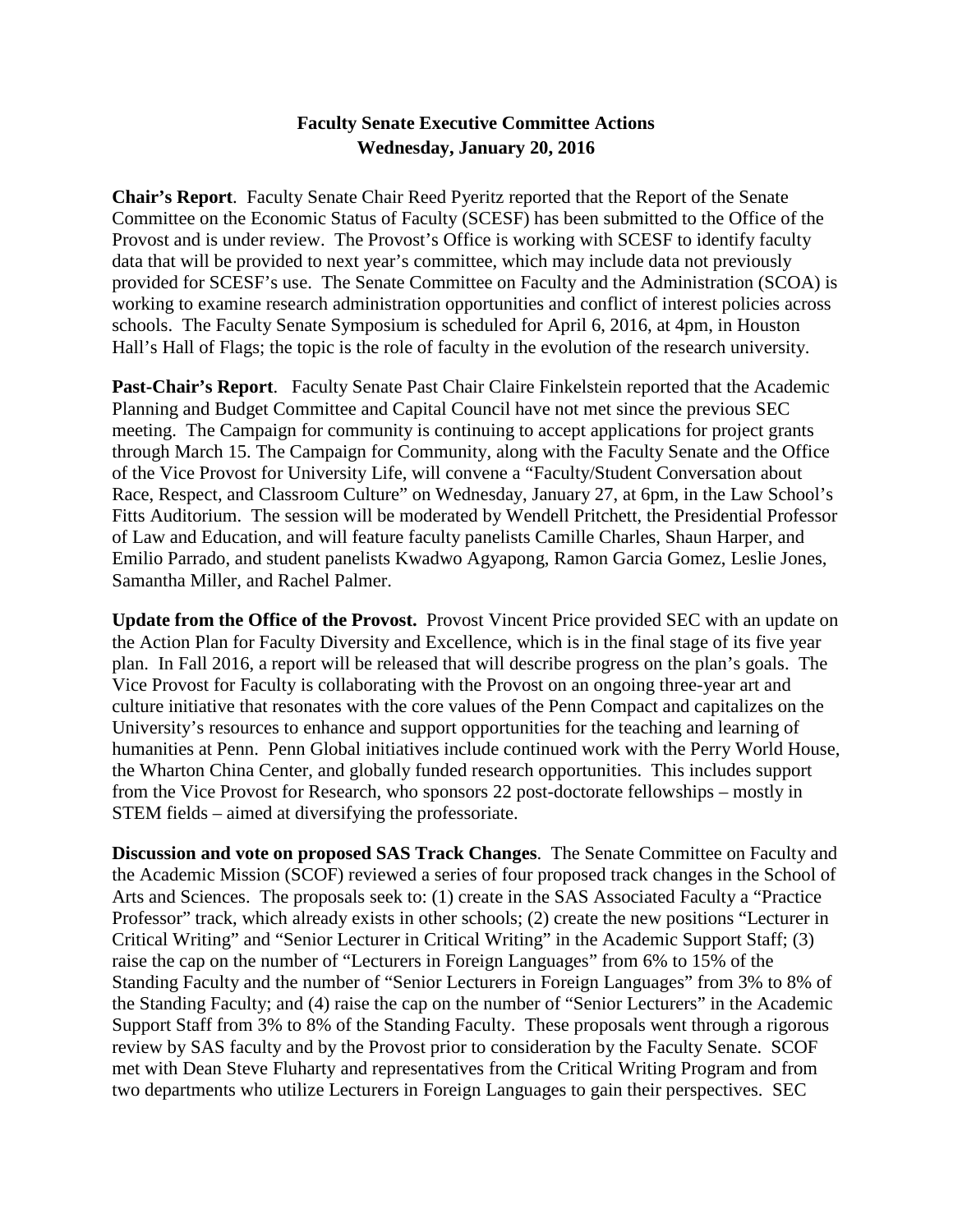members noted that non-standing faculty members do not currently have a representative voice at Penn and inquired as to whether the economic interests of these Associated Faculty members were considered during the review process; SEC members agreed to deliberate these issues at a future time. Provost Price, who was present for a portion of this discussion, noted that these nonstanding faculty roles are complementary rather than substitutional. He added that these tracks exist to in great part to support the Standing Faculty, who pursue scholarship, service, and teaching of higher level courses to undergraduates and graduates; these tracks serve to professionalize the full-time roles of these non-standing faculty who are tasked specifically to teach these introductory level courses. The motion was called to question; because it received a majority of votes cast, the proposals passed.

**Update from the Office of the Vice Provost for Research**. Vice Provost for Faculty Dawn Bonnell described changes to the University Research Foundation (URF) that will optimize research support across campus. The new structure maintains research grants up to \$50,000 for pilot projects, instrumentation, and grant matching, and it replaces the Provost's Interdisciplinary Seminar Fund with Impact Conference Grants (up to \$20,000 to highlight Penn faculty or visiting scholarship) and Research Opportunity Grants (up to \$200,000 to encourage larger scale research development. Grants will be given in the areas of biomedical and life science, social science, humanities, and natural science and engineering.

**2016 Senate Committee on Committees.** SEC members voted for the members of the 2016 Senate Committee on Committees.

**Discussion of Revised Faculty Procedures for Resolving Sexual Violence Complaints**. SEC members reviewed the revised procedures that were discussed at the previous SEC meeting with General Counsel Wendy White and Vice Provost for Faculty Anita Allen. Following the discussion, SEC members offered a consensus of support in endorsing the drafted procedures prior to their review by the Board of Trustees.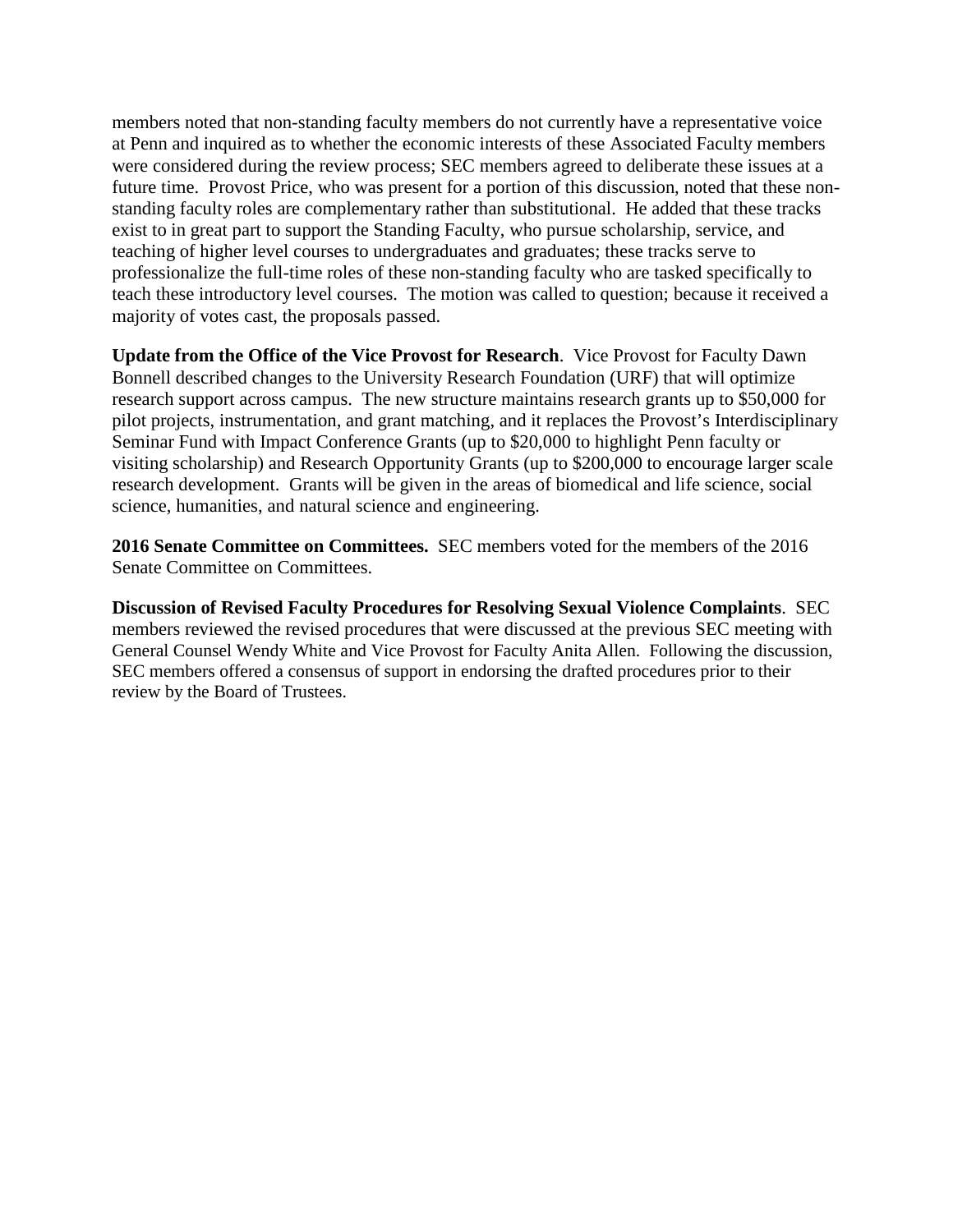## **Faculty Senate Executive Committee Actions Wednesday, February 10, 2016**

**Chair's Report**. Faculty Senate Chair Reed Pyeritz reported that the annual Faculty Senate Symposium is scheduled for April 6, 2016, at 4pm, in Houston Hall's Hall of Flags; the topic is the role of faculty in the evolution of the research university. Presidents from three major research universities have committed to participate thus far. Dr. Pyeritz also informed SEC that revised policies on sexual violence and assault will be available for review next month. He announced that Penn Libraries have engaged a PR firm to understand how best to communicate to the University community about the services it offers; he asked for SEC member input on this matter by email.

**Past-Chair's Report**. Faculty Senate Past Chair Claire Finkelstein reported that the Academic Planning and Budget Committee held a meeting on February 9 and the Capital Council held one on February 10. She gave an update on the Campaign for Community (C4C), informing SEC members that the Faculty Senate's co-sponsored event, "A Conversation About Race and Respect in the Classroom" on January 27 was well received. The C4C Steering Committee continues to solicit proposals for the current academic year and recommends that SEC members encourage their constituencies to submit proposals. The Office of the Faculty Senate can advise faculty seeking to develop proposals. Interested faculty members should contact the Senate Office.

**Update from the Office of the President**. President Amy Gutmann reported on progress toward the three pillars (Inclusion, Innovation, Impact) of the Penn Compact 2020. U.S. Vice President Joe Biden chose Penn as the home of the "Cancer Moonshot" research program that President Obama recently announced in his State of the Union address; it received a warm reception from both major political parties and speaks to the strength of Penn faculty and multidisciplinary engagement. The Penn Museum has opened its "Age of King Midas" exhibit that represents 65 years of excavation by Penn archaeologists in Turkey. President Gutmann will embark on a ten-city "Our Penn" tour of the U.S., Asia, and the U.K. in which she will convene panels with students in front of alumni, parents and Penn friends to highlight the current Penn student experience. The Action Plan for Faculty Diversity and Excellence has invested \$157M over the past four years; a report will be released next year that describes the progress made toward the Plan's goals. The Faculty Council on Access and Academic Support has worked for the past eight years to increase access for underrepresented students in STEM fields; it has recently facilitated the introduction of Structured Active In-class Learning (SAIL) – environments for student classes that engage students in blended learning and improved teaching. First generation and low-income-family students are also being tracked by the Financial Aid office to ensure they have the support they need; a multi-campus student group, FirstGen, is facilitating this effort. The Penn Center for Innovation (PCI) has a model that aids faculty members in bringing new discoveries into the marketplace; she encouraged SEC members to engage with PCI in proposing innovative, cross-school ideas worthy of further research and faculty support.

**Update from the Office of Information and Systems Computing.** Tom Murphy, University Chief Information Officer, provided SEC members with an update on the O365 common email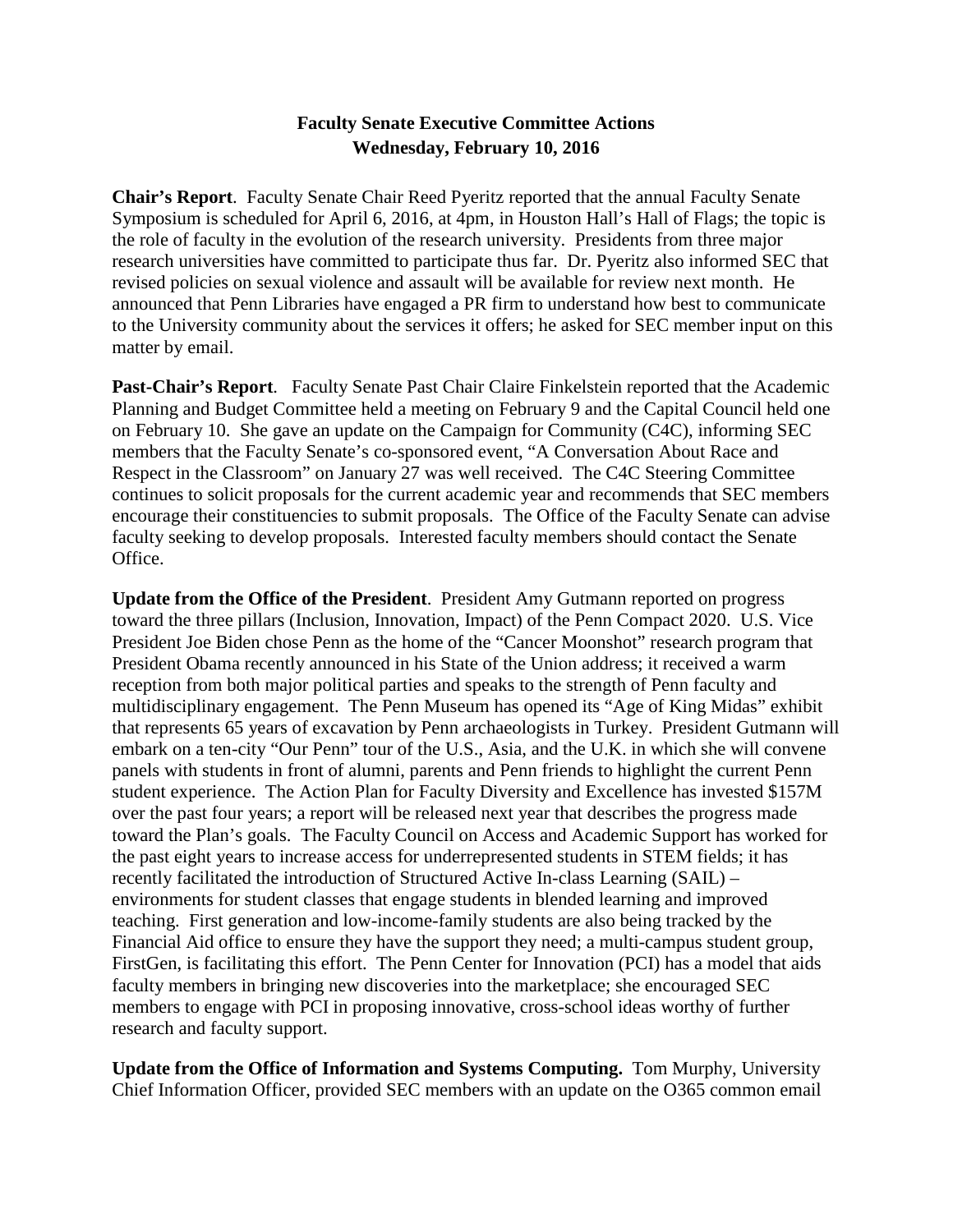and calendar initiative, which involves all schools and centers except PSOM. Primary benefits include access to contacts from a single Global Address list, viewing of free/busy information on all calendars, one terabyte of personal data storage on OneDrive for Business, and free Office 365 ProPlus usage on five devices (available for faculty download this month). Mr. Murphy also discussed the continuing work on Next Generation Student Services initiatives, the development of the Penn Research Administration Gestalt of Management Applications (PRAGMA), a Human Capital Management Process program, and information security initiatives including development of a University-wide firewall. Mr. Murphy emphasized the importance of transparency and faculty oversight on defining the firewall's initial settings, which are intended to prevent harmful attacks to university technology and not to censor users' freedom of expression or research. He noted that a "Transparency and Accountability Program" will soon be launched within established University policies to allow for proactive management of Penn's computing environments and that more information is forthcoming.

**Faculty Wellness Ambassador Program**. In May 2015, SEC approved a Mental Health and Welfare Pilot program, which aims to help educate faculty on the handling of student mental health issues, thereby improving the response of faculty to students experiencing psychological distress. The program will soon begin its pilot phase and is seeking participation from faculty members who are willing to undergo a one-day training and serve as a resource on mental health issues in their schools or departments. SEC members were asked to nominate colleagues who can serve effectively in this role; additional nominations may be submitted to the Senate Office. Self-nominations of faculty in the four undergraduate schools are welcome.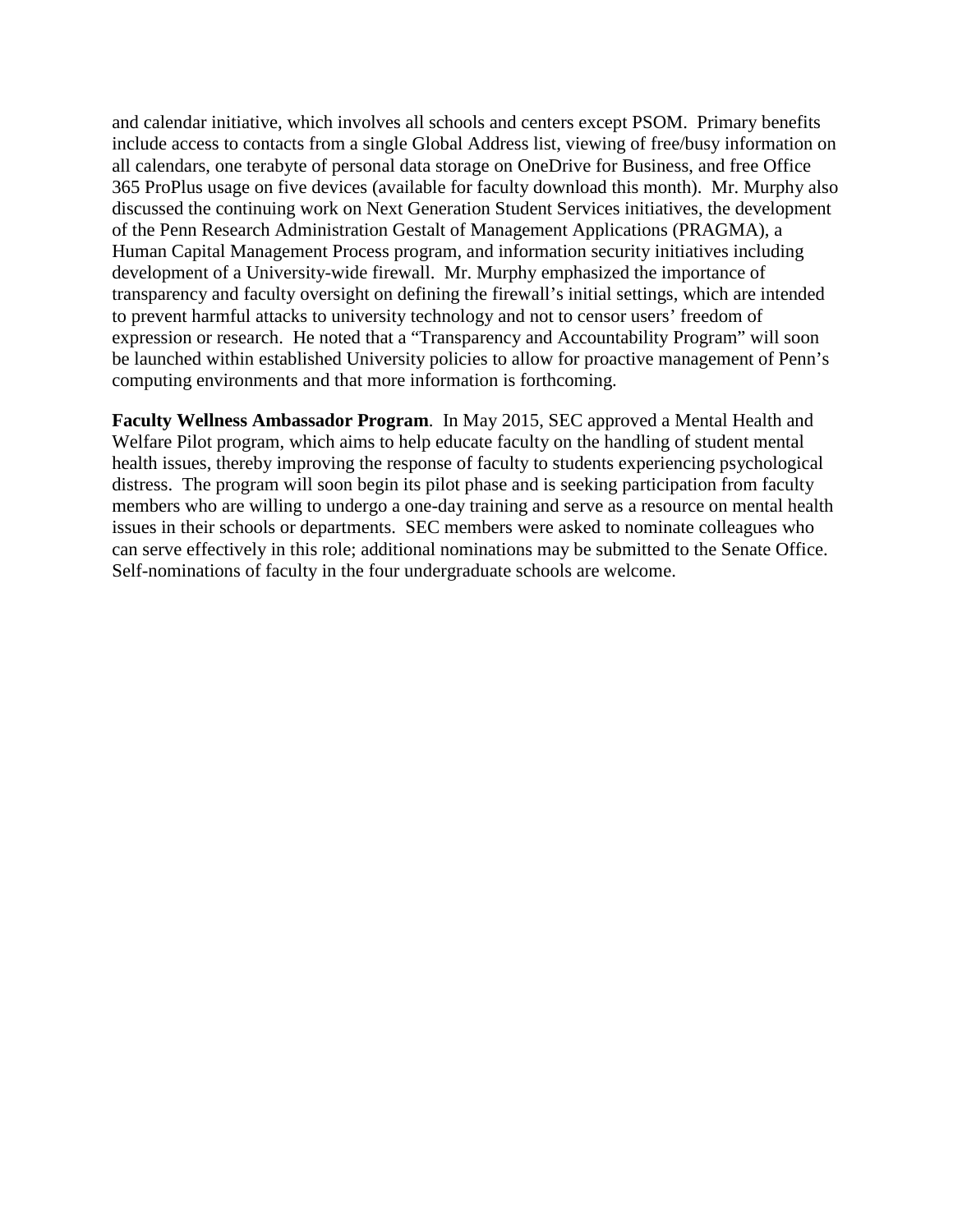## **Faculty Senate Executive Committee Actions Wednesday, March 16, 2016**

**Chair's Report**. Faculty Senate Chair Reed Pyeritz reported that the annual Faculty Senate Symposium is scheduled for April 6, 2016, at 4pm, in Houston Hall's Hall of Flags; "The Role of the Faculty in the Evolution of U.S. Research Universities" with a number of senior university leaders from around the region. All faculty members are encouraged to participate.

**Past-Chair's Report**. Faculty Senate Past Chair Claire Finkelstein reported that .

**Update from the Office of the Vice President for Public Safety**. Vice President for Public Safety Maureen Rush reported that crime within the Penn "Patrol Zone" has dropped 59% since 1996, even though retail, residential, and institutional space has increased significantly since then. The Division of Public Safety follows a crisis management plan that includes a network of emergency alert systems, called UPennAlert; faculty and staff may choose to opt out of this program. The free Penn "Rave Guardian" Safety App allows DPS to geolocate phones and contact emergency services in times of distress. She described the work of the Alcohol Task Force and Mental Health Task Force and noted that the HELP line (215-898-HELP) may be reached 24/7 for any campus-related reason.

**Update from the Office of the Vice Provost for Research.** Vice Provost for Research Dawn Bonnell reported that research awards at Penn have increased by 61% since 2000, with increases coming from Federal funds other than NIH. To relieve administrative burdens associated with research,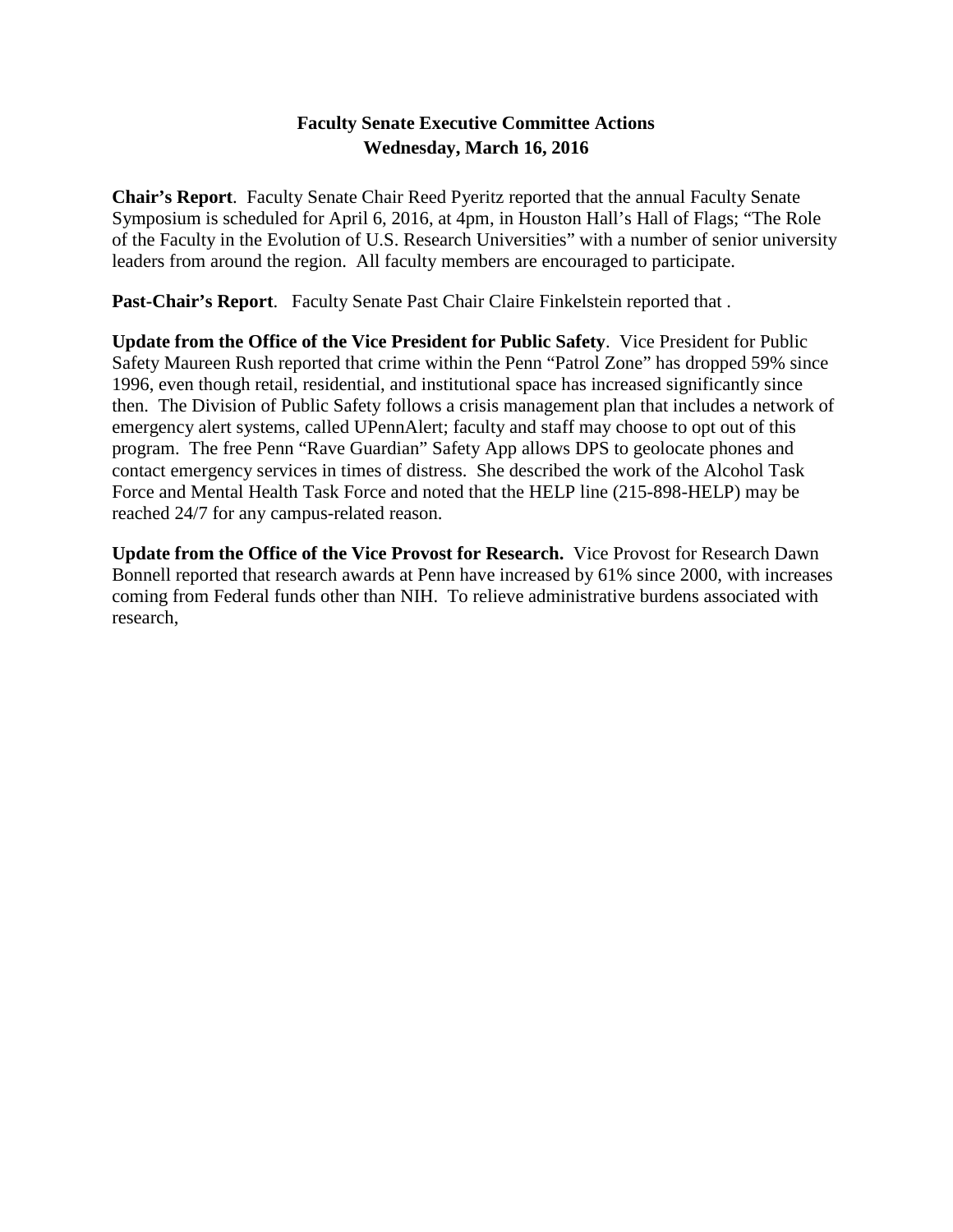# **Faculty Senate Executive Committee Actions Wednesday, April 13, 2016**

**Chair's Report**. Faculty Senate Chair Reed Pyeritz reported that the May meeting of the Senate will include reports from each of the Senate committees, and the written versions will be made available in advance and also published in Almanac. He noted that plans for an all-faculty mailing of an informational brochure that details how faculty members can assist students in distress have been accelerated in response to the student suicide that occurred earlier in the week. He said that last week's Senate Symposium included three university presidents discussing the role of faculty in governance and evolution of the modern university. He reported that members of 21 SEC constituencies will receive a call for nominations for future SEC members and later will receive ballots for voting upon those nominees.

**Past-Chair's Report**. Faculty Senate Past Chair Claire Finkelstein did not offer a report.

**Ballot – 2016 Senate Committee on Committees**. The ballot was deferred to the May 2016 SEC meeting.

**Update from the Office of the Executive Vice President**. Executive Vice President Craig Carnaroli described the status of the Penn Connects campus master plan. The third phase of the plan began in 2016 and will continue to 2030. Core space priorities include research and student life space. A renovated building on  $36<sup>th</sup>$  and Walnut will house the Politics and Economics departments, and in May the Hill College House (which was designed by Saarinen) will go offline for 15 months for renovation. In fall 2017, both Hill and New College Houses will be available for student use, adding a net total of more than 300 beds to campus residence areas. Penn's Century Bond program floated a 100 year taxable bond valued at almost \$300M; a part of it was placed in the endowment so that future generations will be able to repay it. The bond is helping to finance new lighting and HVAC systems that will make buildings more energy friendly and reduce labor time for frequent repairs. \$5M in energy costs were saved last year compared to the year in which Penn Connects started; the goal is to save \$14M annually. In response to questions, Mr. Carnaroli referred SEC members to the [FY15 Penn Economic Impact](http://www.evp.upenn.edu/pdf/Penn_Economic_Impact_Powering_PHL_PA.pdf)  [Report.](http://www.evp.upenn.edu/pdf/Penn_Economic_Impact_Powering_PHL_PA.pdf)

**Update from the Office of the Vice Provost for Faculty.** Vice Provost for Faculty Anita Allen reported that initial findings from the 2015-16 Faculty Climate Survey are available, and more analysis will be done on the data over the summer. The respondent pool of 69% of all Standing Faculty and 48% of all Associated Faculty is representative with respect to rank, gender, and ethnicity. Respondents were surveyed on atmosphere, workload, mentoring, promotion/tenure, sabbatical, hiring/retention, and culture/climate. The Survey questions are largely identical to those asked in the 2011 survey to allow for direct comparisons over time. Overall results will be posted to the Provost's website later this year, and deans will receive hard copies of more detailed data. The Faculty Senate will undertake a review of the data during the next academic year.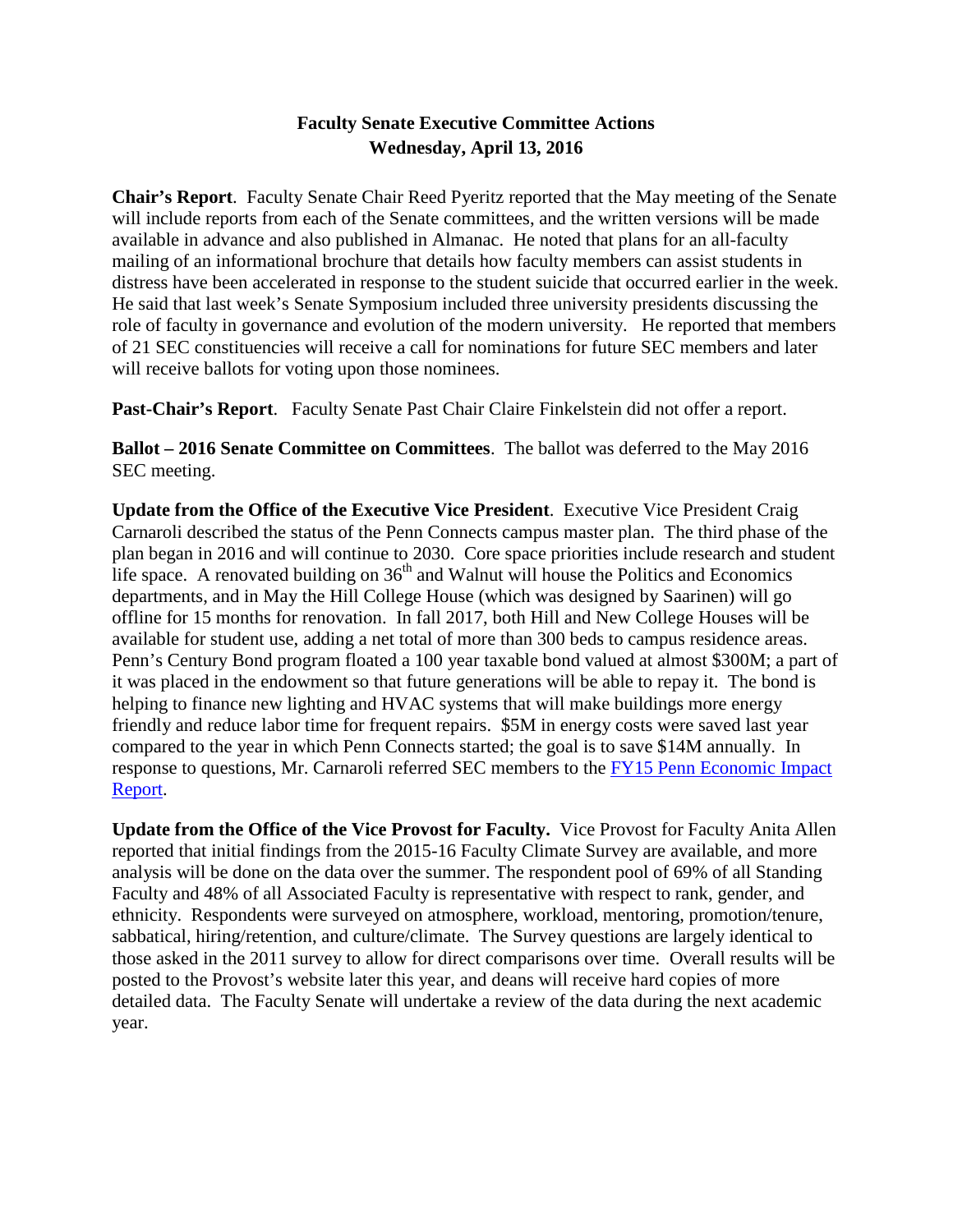## **Faculty Senate Executive Committee Actions Wednesday, May 11, 2016**

**Chair's Report**. Faculty Senate Chair Reed Pyeritz reported that the first cadre of Faculty Wellness Ambassadors completed a training session the week prior and will begin serving their roles in the fall. The Office of the Vice Provost for Education is coordinating the training sessions and implementation of this pilot program across the four undergraduate schools. He encouraged SEC members to volunteer to receive the training and serve as Ambassadors. After the first year, the program will be assessed for its effectiveness and may be expanded to include the other eight Penn schools. Dr. Pyeritz noted that the launch of the program is a major accomplishment for SEC this year and offered credit to Claire Finkelstein who led during the initiative's formative stage. Dr. Pyeritz requested that next year SEC consider a number of other issues, including an examination of the roles and sizes of the Standing Faculty, the Associated Faculty, and Academic Support Staff.

**Past-Chair's Report**. Faculty Senate Past Chair Claire Finkelstein reported that the Campaign for Community (C4C) Steering Committee met on May 10 and that C4C will continue for the 2016-17 year. She encouraged SEC members to plan events related to open expression, difficult conversations, and diversity and inclusion, in the coming year and submit applications for grant funding. She especially encouraged SEC members to consider planning events that involve multiple gatherings about difficult issues that might be confronted in departments or schools. The events do not need to be student-based or involve large numbers of participants, but they do need to maintain the spirit of C4C by providing opportunities to open dialogue and conversation on the campus. She further reported that the Provost's Academic Planning and Budget Committee and Capital Council have met. She expressed gratitude to the Tri-Chairs with whom she served and to Paulo Arratia for his leadership in developing the Faculty Ambassador Program proposal; she also encouraged SEC members to become future Ambassadors.

**Senate Committee Reports**. SEC heard and briefly discussed annual reports given by the chairs of Senate Committees. Senate committee reports can be found in the [May 10, 2016 issue of](http://www.upenn.edu/almanac/volumes/v62/n34/pdf/051016-supplement.pdf)  *[Almanac.](http://www.upenn.edu/almanac/volumes/v62/n34/pdf/051016-supplement.pdf)*

**Confidentiality and the Ombuds.** Lynn Hollen Lees, Professor of History Emerita and University Ombudsman, and Marcia Martínez-Helfman, Associate Ombudsman discussed issues of sexual misconduct and the confidentiality their office affords to those who come to them to discuss these matters. Dr. Lees noted that with the promulgation of "Procedures for Resolving Complaints Against Faculty of Sexual Assault, Sexual Violence, Relationship Violence and Stalking," which took effect March 1, 2016, the Office of the Ombudsman was designated a "confidential resource." This designation enables Ombuds staff to refrain from disclosing incidents of sexual misconduct unless the reporting individual gives them permission to do so, with the sole exception of cases in which there is a reasonable belief of imminent risk of serious harm to someone. Dr. Lees and Ms. Martínez-Helfman also reported that the University has released two additional draft policies relating to sexual misconduct, with a request for comments that must be submitted on or before May 27, 2016. These draft policies are "Sexual Violence, Relationship Violence and Stalking Policy," and "Sexual Harassment Policy." Dr. Lees shared copies of the Office handout that is provided to each visitor, which speaks to the standards of